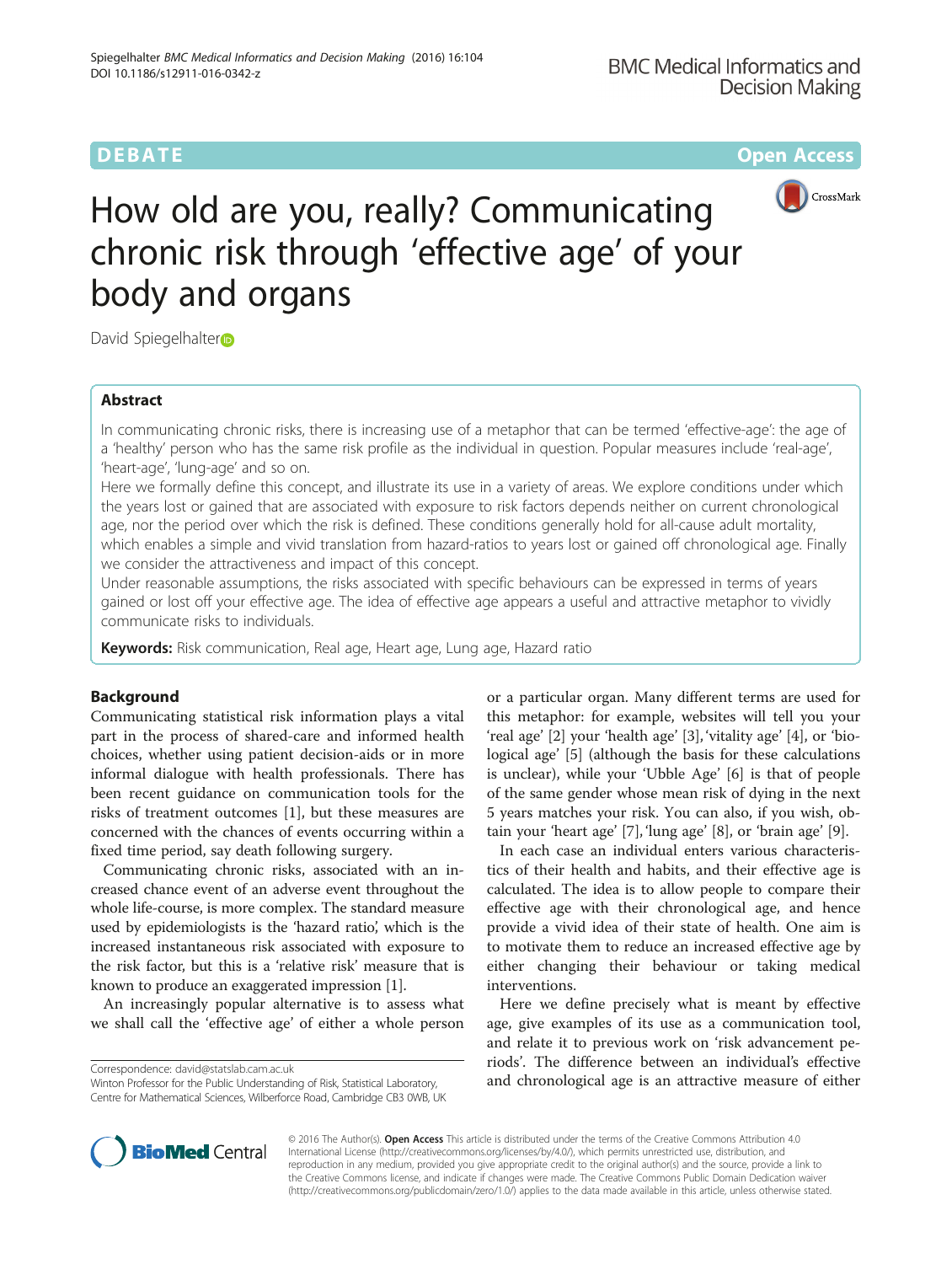premature ageing or continued youthfulness, and we derive conditions under which this difference is independent of both chronological age and the horizon over which the risk is measured. Finally, we summarise experience of the impact of this metaphor, and consider its future use.

# Main text

# The meaning of 'effective age'

Given a specified measure of 'risk', your effective age can be defined as the age of a typical 'healthy' person who matches your risk profile. So if your chronological age is 50, but your effective age is 60, this means that you are in the same risk category as a 60-year old who has 'healthy' risk factors, or at least the ones that are potentially modifiable.

The generic idea is shown in Fig. 1: a reference trajectory of a typical 'healthy' person is calculated, and then a subject's actual risk level is mapped across to the find the age of a 'healthy' person with the matching level.

The same idea can be used for specific organs of the body. In particular, many cardio-vascular risk calculators will provide your 'heart age' or a 'vascular age' [[10\]](#page-4-0), and examples use a variety of risk measures:

- The UK National Health Service Heart Age [[7\]](#page-4-0), based on the JBS3 calculator [[11\]](#page-4-0): this is the age of a someone of the same gender who has healthy risk factors and a matching annual risk of heart attack or stroke.
- The UK Heart Age calculator [\[12\]](#page-4-0) and QRISK2 [[13](#page-5-0)] calculate the age of a person with healthy risk factors and the same 10-year cardiovascular risk (assuming no deaths from other causes during this period).
- The New Zealand 'Know your Numbers' [[14\]](#page-5-0) program provides the age of someone with matching 5-year cardiovascular risk (again assuming no deaths from other causes during this period).



The concept of lung-age was developed over 30 years ago [[15\]](#page-5-0): using updated equations, calculators [\[8](#page-4-0)] derive the age for which your lung function results would be expected in a typical person of your age and height.

There are two crucial decisions in defining an effective age. The first is the specification of a 'healthy' person: for example, the Heart Age calculator on NHS Choices [[7](#page-4-0)] uses a person of the same gender and ethnicity, and who is a non-smoker with no clinical conditions, a BMI of 26, systolic blood pressure 120, and LDL/HDL cholesterol ratio of 3.5. This choice of a 'standard' individual can have a major impact on the properties of the procedure. The 'Ubble age' calculator [[6\]](#page-4-0), based on nearly 500,000 UK Biobank participants [\[16](#page-5-0)], uses the population 5-year allcause mortality as the reference level, but most of this risk comes from the few individuals who are already sick, and so greatly overestimates the risk of the vast majority of the population: it is one of those anomalous situations where nearly everyone is less than average. The consequence is that almost everyone's Ubble age is considerably less than their chronological age – often around 10 years. In this case a better comparator may have been the 5-year allcause mortality of a healthy population, or the median rather than mean risk.

The second decision is the choice of risk measure, and in particular whether it represents an instantaneous risk or 'hazard', or is defined as the chance of an adverse event of a fixed horizon, say 10 years. There is a strong relation to the work of Brenner and colleagues [\[17\]](#page-5-0), who consider the difference between a person's effective age (although they do not use this term) and their chronological age as advancing the time that they may suffer an adverse event, which they call an 'advancement period'. If the risk is an 'instantaneous' measure, they term this a 'rate advancement period', and if it is a risk over a fixed horizon, say the chance of developing cancer in the next 10 years, they term this a 'risk advancement period'.

For example, Liese and colleagues [[18\]](#page-5-0) used Rate Advancement Periods (RAPs) to communicate increased heart-attack risk from hypertension  $(RAP = 8 \text{ years})$  and smoking ( $RAP = 11$  years): the latter says that, compared with never/former smokers, smokers are expected to advance their risk of myocardial infarction approximately 11 years.

# When can we ignore your current age and the risk horizon?

The difference between effective and chronological age could be called the 'years lost/gained' - for example if you are 50 years old, but your effective age is 60, you have 'lost' 10 years. It would be attractive if this difference did not depend on chronological age, so individuals could be told how specific behaviours added or subtracted so many years from their effective age: for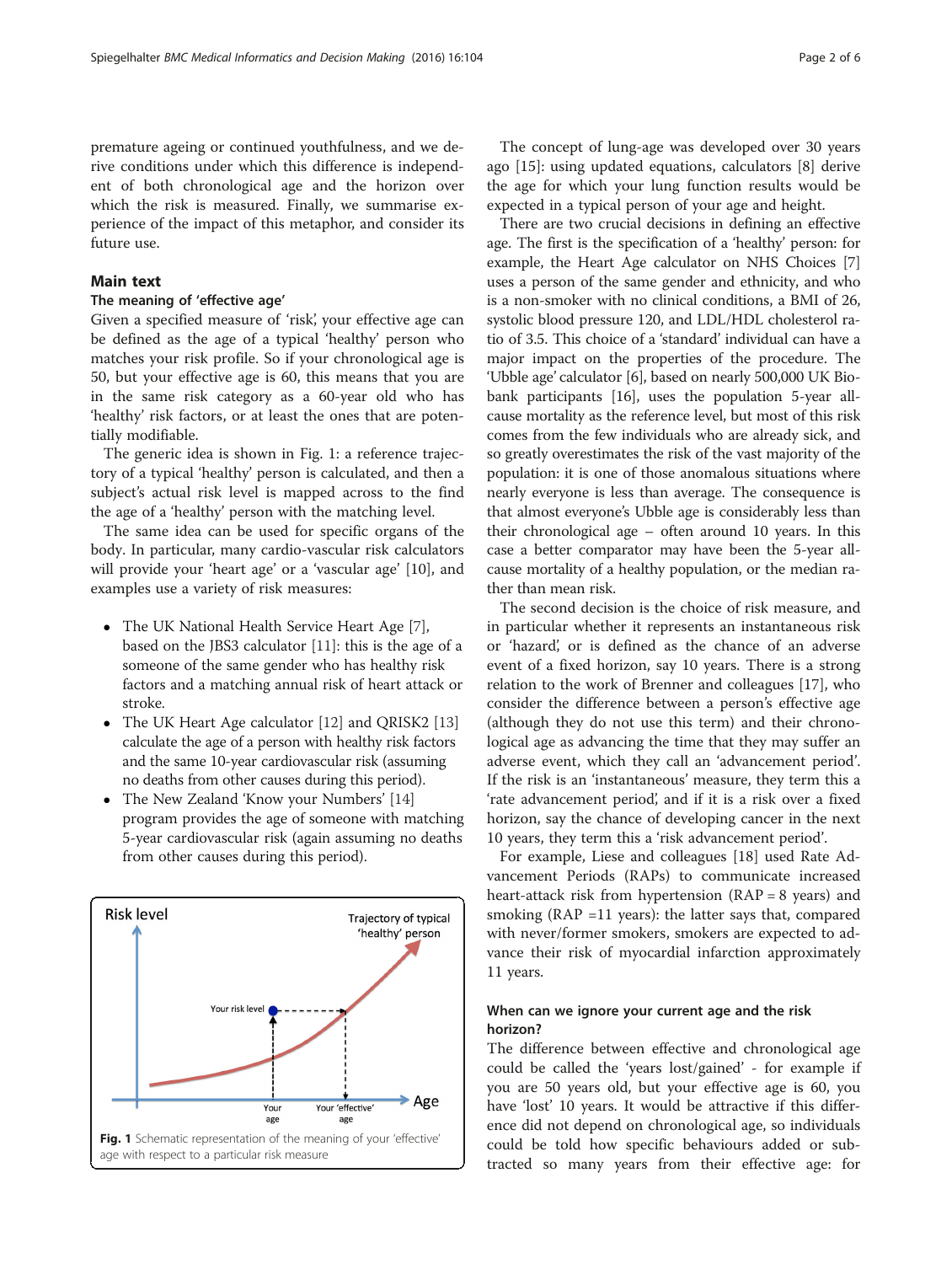<span id="page-2-0"></span>example, that smoking 20 a day added 8 years to your effective age, however old you are at the moment.

Suppose we are concerned with a risk measure  $R$ , a chronological age  $t$ , and an exposure  $x$ , coded 1 if exposed, 0 otherwise. Then Brenner et al. [\[17](#page-5-0)] show that if there is an increasing function  $g$  such that

$$
g(R) = a + bx + ct,
$$

then an individual with the risk factor  $(x = 1)$  and chronological age  $t_0$  will have the same risk as someone without the risk factor  $(x = 0)$  and age  $t_1 = t_0 + b/c$ , since

$$
g(R) = a + b + ct_0 = a + c(t_0 + b/c)
$$
 (1)

Thus under these conditions the 'risk advancement period'  $t_1 - t_0 = b/c$  does not depend on the chronological age  $t_0$ .

We've also seen that, for example, different versions of 'heart-age' can depend on your risk of a heart attack this year, over the next 5 years, or the next 10 years. It would be desirable if this risk 'horizon' were irrelevant.

It turns out that there are reasonable assumptions under which both your years lost/gained do not depend on your current age, and your effective age does not depend on the risk horizon. In the Additional file [1](#page-4-0) we prove that both these attractive properties hold given the following two conditions:

Condition 1. There are 'proportional hazards': i.e. risk factors act on the baseline trajectory by increasing the annual risk by a percentage that does not depend on current age.

Condition 2. The instantaneous risk (hazard) of a healthy person increases exponentially with age, i.e. each year increases the risk by a fixed percentage.

These conditions are equivalent to assuming, in Eq. (1), that  $h$  is the instantaneous risk of an event, and  $g$  is the logarithmic function, so that  $log(h) = a + bx + ct$ , or

$$
h = e^{a + bx + ct} \tag{2}
$$

Thus  $e^b$  and  $e^c$  are the hazard ratios associated with a unit increase in the risk factor, and a year of ageing, respectively.

Fortunately these two conditions are reasonably plausible in a wide range of situations. The first condition is the standard assumption in the Cox regression model used widely in epidemiological studies, while we now show that the second condition of an exponentiallyincreasing hazard can be assumed to hold over a wide age-range, at least for all-cause mortality.

Figure 2 shows the annual risk (or hazard) of death for an average person during each year of age in England

and Wales between 2010 and 2012 [\[19](#page-5-0)] – this is traditionally known as the 'force of mortality'.

We note the steep decline once one has survived early childhood, to a minimum of less than 1 in 10,000 at around 10 years old (in spite of the anxieties expressed about vulnerable children, nobody in the history of humanity has been as safe as a modern Western 10-yearold). Then, apart from a 'risk-taking' bulge between 15 and 25, particularly in young men, there is a reasonably straight line until around 95. This linear growth on a logarithmic scale corresponds to an exponential growth in annual hazard, meaning the risk of dying each year increases by a fixed proportion for each year we age, exactly the condition we seek.

We can check this observation by plotting the ratio of hazards for adjacent years (Fig. 3), which shows that the relative increase is fairly constant between ages 30 and 95 – this observation that dates back to Benjamin Gompertz in 1825 [\[20](#page-5-0)]. The increase in annual hazard associated with ageing 1 year is roughly around 1.1, which is  $e^{c}$  in our previous notation - this means that the average chance of dying before a next birthday increases by around 10 % for each year of ageing, whether a man or a



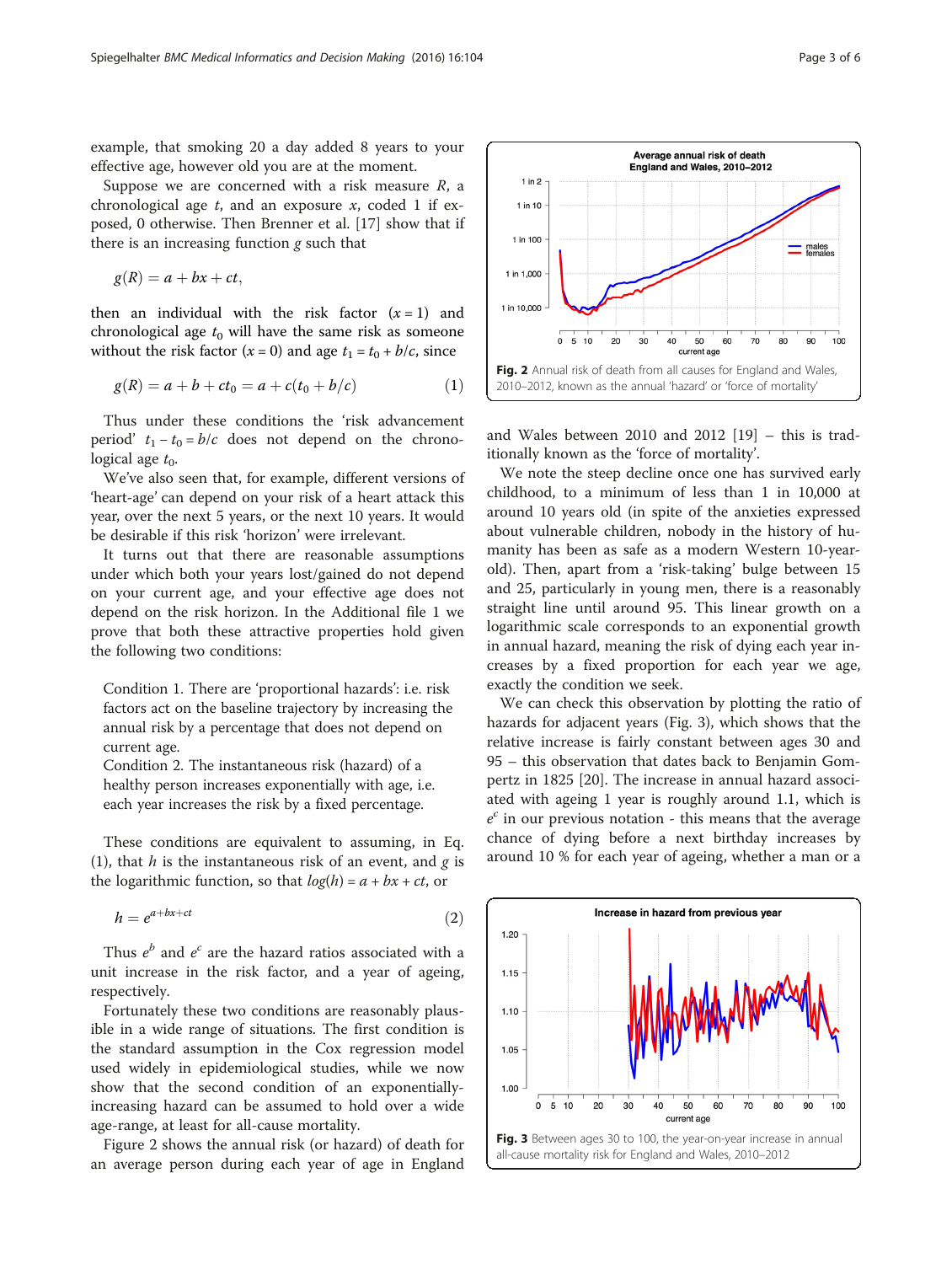woman and regardless of age, if over 30. Equivalently, the average risk of dying before a next birthday doubles roughly every 7 years. Demographers have concluded that this ratio, 1.1, seems to be remarkably constant across populations and over time [[21](#page-5-0)].

# The relationship between specific behaviours and effective age

We now show that, given the two conditions of proportional and exponentially increasing hazards, we obtain an elegantly simple way of converting the estimated effects associated with different exposures to years of life lost or gained.

Standard output from epidemiological studies includes the estimated all-cause mortality hazard ratio, which is the increased annual risk of death for those with the risk factor compared to those without. The estimates are derived from Cox regression and apply over the range of ages being studied. The second column of Table 1 shows some examples from recent epidemiological studies.

The crucial insight is that these hazard ratios can be easily translated into changes in effective age. Suppose  $r$  is the hazard ratio associated with a risk factor, where  $r = e^{b}$ and so  $b$  is the log(hazard ratio) obtained in a Cox regression analysis. The second condition says that each increased year of age is associated with a hazard ratio  $e^c$ , and so the increased risk associated with the risk factor is equivalent to a change of  $t$  years in your effective age if

$$
e^{ct}=r=e^b
$$

or equivalently

$$
t=\frac{b}{c}=\frac{\ln(r)}{c},
$$

the result derived in Eq. ([1\)](#page-2-0). Since  $c \approx \ln(1.1) \approx 0.1$ , we have that  $t \approx 10 \ln(r)$ . Applying this formula to the risk factors in Table 1, and rounding to the nearest integer, provides the values in the column headed 'Change in

effective age'. Translating each risk factor into a change in effective age provides a simple, but fairly rigorous, form of communication: for example, 2 h TV a night is associated with the same increased mortality risk as if you were 1 year older, for any age for which this hazard ratio holds.

There are three important caveats. Confronted with Table 1, the immediate temptation is to start adding the effects of the relevant exposures to get an overall number of years lost or gained. This assumes the values are all valid simultaneously, which would be true, for example, if all the hazard ratios had been calculated from a single Cox regression analysis with no interactions, However, combinations of estimates from different studies may not be too misleading provided the exposures are clearly distinct. This means there could be a reasonably sound basis for the sort of 'real-age' calculations shown on websites, although in practice the numbers used may often be more guesswork than based on the latest epidemiology.

Second, there must also be caution over any causal interpretation and assumption of reversibility – we should not casually say that changing behaviour will 'take years' off your age unless based on randomised evidence.

Finally, while we have argued that these two conditions hold for all-cause mortality, organ-specific effective age calculators are derived from other metrics such as the risk of cardiovascular events in current heart age calculators. These calculators assume a proportional hazard model and so the first condition holds, and the annual risk of cardiovascular events, while not specifically assumed to be exponential, will be strongly correlated with the risk of all-cause mortality. Thus the two conditions should roughly hold, and so the shift in effective age should be approximately independent of chronological age.

As a check, raised risk factors entered into QRISK2 that raised a chronological age of 60 to a 'QRISK Healthy Heart Age' of 64 were found to produce a

Table 1 Hazard ratios (r) associated with specific behaviours derived from recent epidemiological studies, translated into 'changes in effective age' (t) through the formula  $t \approx 10 \ln(r)$ 

| Exposure/behaviour                                 | Estimated hazard ratio r | Change in effective age if behaviour present (years) | Reference |
|----------------------------------------------------|--------------------------|------------------------------------------------------|-----------|
| Smoking 20 cigarettes a day                        | 2.20                     | $+8$                                                 | [30]      |
| Eating 50 g processed meat a day                   | 1.18                     | $+2$                                                 | [31]      |
| Watching 2 h of TV a day                           | 1.08                     | $+1$                                                 | $[32]$    |
| An extra 5 units of BMI (Kg/m2) above 25.          | 1.29                     | $+3$                                                 | $[33]$    |
| Minimal exercise (compared to inactivity)          | 0.82                     | $-2$                                                 | $[34]$    |
| Further exercise (compared to minimal)             | 0.92                     | $-1$                                                 | $[34]$    |
| Eating fruit and vegetables (per 2 portions a day) | 0.90                     | $-1$                                                 | $[35]$    |
| Taking statins (higher-risk patients)              | 0.91                     | $-1$                                                 | $[36]$    |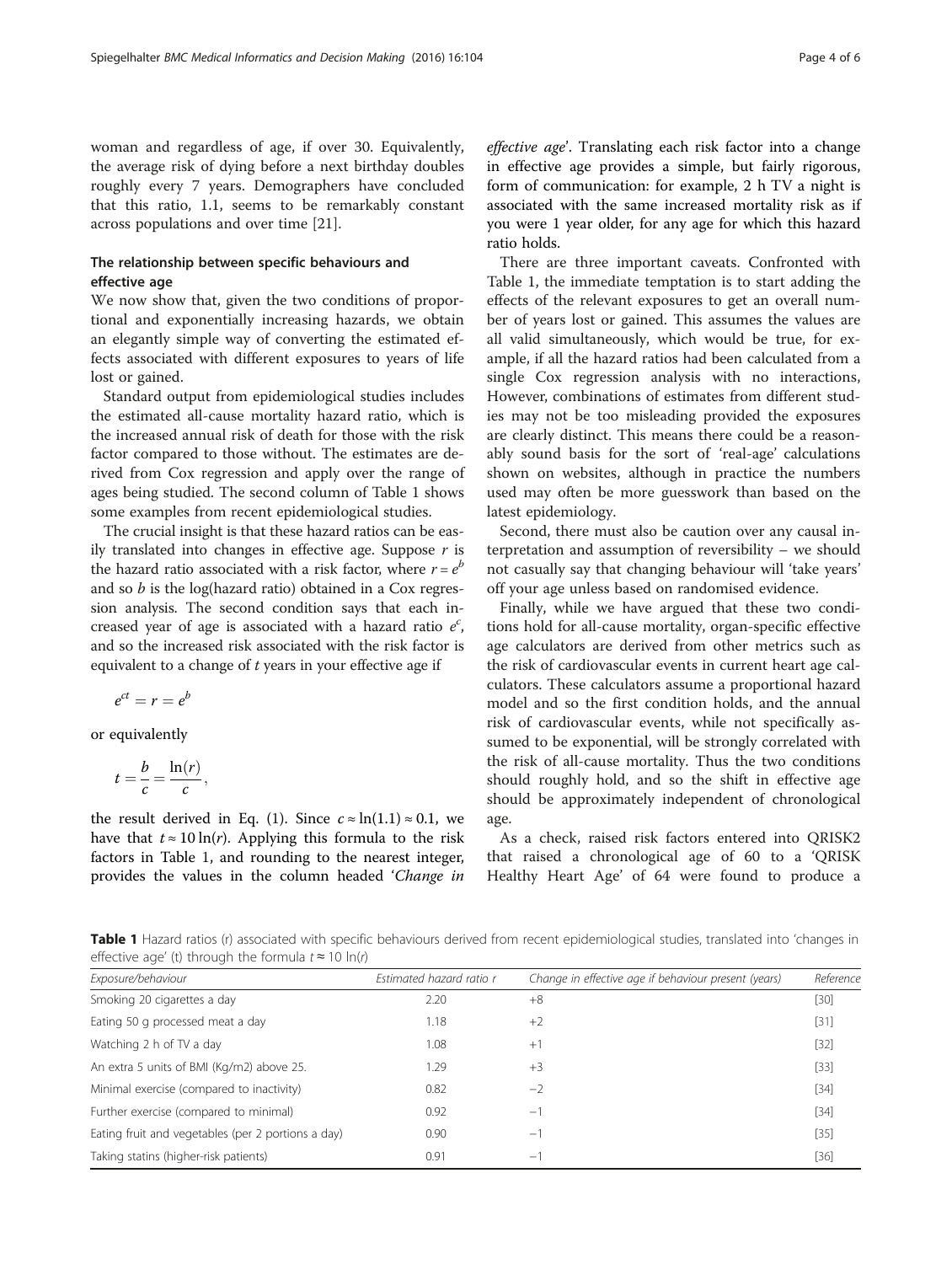<span id="page-4-0"></span>similar difference of either 3 or 4 years when the chronological age was varied between 30 and 80.

### The impact of communicating effective age

Concepts such as effective age are clearly attractive and even gripping metaphors: a journalist recently listed the 'age' of each of their organs [\[22](#page-5-0)], and it is claimed that 27,000,000 people have been provided with their Real Age.

There is also some evidence that these ideas might help change behaviour and improve risk factors. A recent review [10] claims that vascular age is easily understood by patients and has a greater impact on care than presenting an estimated cardio-vascular disease risk score, citing a study [[23\]](#page-5-0) in which Heart Age "was more emotionally impactful in those participants at higher actual CVD risk levels". A trial [\[24](#page-5-0)] randomised over 3000 subjects to either conventional medical advice, a risk score or Heart Age, and found that levels of metabolic parameters had improved significantly after 12 months of follow-up in both risk communication groups, but more in the group randomised to receive their Heart Age. Heart age had increased in the control group and decreased in the intervention groups.

For 'lung age', the Step2quit study [\[25](#page-5-0)] found double the quit-rates in smokers who were told their lung age (6 % vs 14 %), and this led to recommendations [[26](#page-5-0)] to routinely use this concept. However a study [[27](#page-5-0)] of 144 smokers cast doubt on the ability of lung-age to increase motivation, while it's been suggested that the concept may even reduce motivation to quit for those with a 'normal' lung age [\[28](#page-5-0)].

#### Conclusions

Appropriate methods for communicating risk information is a subject of intense current interest [1], but attention tends to focus on risks expressed as simple probabilities of adverse events. Chronic risks that influence long-term outcomes are more complex. This points to the need for randomised trials of alternative methods of providing chronic risk information, for example in comparison with other metaphors such as hazard ratios, changes in life-expectancy, and time lost per exposure, for example losing 15 min off your life expectancy for each cigarette [\[29\]](#page-5-0).

The idea of behaviours being associated with adding or subtracting years from your effective age is clearly attractive to many people, and we have shown that these quantities can be made rigorous under plausible assumptions. Concepts based on the idea of effective age, such as Heart Age, are likely to become an increasingly familiar part of the discourse around risk and behaviour.

# Additional file

[Additional file 1:](dx.doi.org/10.1186/s12911-016-0342-z) Effective-age-appendix. Contains mathematical proofs of result in paper. (PDF 106 kb)

#### Abbreviations

JBS3, Joint British Societies' Recommendations on the Prevention of Cardiovascular Disease (3rd edition); RAP, rate advancement period

#### Acknowledgements

I am very grateful to David Harding for his continued support and encouragement.

## Funding

The author's post is endowed by the David and Claudia Harding Foundation.

#### Availability of data and materials

Mortality data in Fig. [2](#page-2-0) is available from [http://www.ons.gov.uk/ons/rel/](http://www.ons.gov.uk/ons/rel/lifetables/interim-life-tables/2010-2012/stbilt2012.html) [lifetables/interim-life-tables/2010-2012/stbilt2012.html.](http://www.ons.gov.uk/ons/rel/lifetables/interim-life-tables/2010-2012/stbilt2012.html)

#### Authors' contributions

DS carried out all the research.

Competing interests

None.

#### Consent for publication Not applicable.

Ethics approval and consent to participate Not required.

# Received: 5 December 2015 Accepted: 28 July 2016 Published online: 05 August 2016

#### References

- 1. Trevena LJ, Zikmund-Fisher BJ, Edwards A, Gaissmaier W, Galesic M, Han PKJ, et al. Presenting quantitative information about decision outcomes: a risk communication primer for patient decision aid developers. BMC Med Inform Decis Mak. 2013;13 Suppl 2:S7.
- 2. The Dr. Oz Show. RealAge [Internet]. [cited 2015 Dec 3]. Available from: [https://auth.doctoroz.com/realage.](https://auth.doctoroz.com/realage)
- 3. PreventDisease.com. Health Age and Life Expectancy [Internet]. [cited 2015 Dec 3]. Available from: [http://preventdisease.com/healthtools/articles/](http://preventdisease.com/healthtools/articles/health_age.shtml) [health\\_age.shtml.](http://preventdisease.com/healthtools/articles/health_age.shtml)
- 4. Vitality Age. Vitality Age Your details [Internet]. [cited 2015 Dec 3]. Available from:<https://www.vitalityage.co.uk/>.
- 5. Health Life Vitality [Internet]. [cited 2015 Dec 3]. Available from: [http://www.](http://www.healthlifevitality.co.nz/bioage.html) [healthlifevitality.co.nz/bioage.html](http://www.healthlifevitality.co.nz/bioage.html).
- 6. Ganna A, Ingelsson E. Calculate your Ubble age [Internet]. UK Longevity Explorer (UbbLE). [cited 2015 Dec 3]. Available from: [http://ubble.co.uk.](http://ubble.co.uk/)
- 7. NHS Health Check NHS Choices. Heart age calculator [Internet]. [cited 2015 Dec 3]. Available from: [https://www.nhs.uk/conditions/nhs-health-check/](https://www.nhs.uk/conditions/nhs-health-check/pages/check-your-heart-age-tool.aspx) [pages/check-your-heart-age-tool.aspx](https://www.nhs.uk/conditions/nhs-health-check/pages/check-your-heart-age-tool.aspx).
- 8. Lung Age For Smoking Cessation [Internet]. [cited 2015 Dec 3]. Available from: [http://www.chestx-ray.com/index.php/calculators/lung-age-for](http://www.chestx-ray.com/index.php/calculators/lung-age-for-smoking-cessation)[smoking-cessation.](http://www.chestx-ray.com/index.php/calculators/lung-age-for-smoking-cessation)
- 9. Mail Online. Try test that reveals your brain age and read how to knock years off [Internet]. Mail Online. [cited 2015 Dec 3]. Available from: [http://](http://www.dailymail.co.uk/health/article-2821157/Try-test-reveals-brain-age-read-knock-years-it.html) [www.dailymail.co.uk/health/article-2821157/Try-test-reveals-brain-age-read](http://www.dailymail.co.uk/health/article-2821157/Try-test-reveals-brain-age-read-knock-years-it.html)[knock-years-it.html.](http://www.dailymail.co.uk/health/article-2821157/Try-test-reveals-brain-age-read-knock-years-it.html)
- 10. Groenewegen K, den Ruijter H, Pasterkamp G, Polak J, Bots M, Peters SA. Vascular age to determine cardiovascular disease risk: a systematic review of its concepts, definitions, and clinical applications. Eur J Prev Cardiol. 2016;23(3):264–74.
- 11. JBS3 Risk Calculator [Internet]. [cited 2015 Dec 3]. Available from: [http://](http://www.jbs3risk.com/) [www.jbs3risk.com/](http://www.jbs3risk.com/).
- 12. ukheartage.co.uk. Is your Heart Age older than you? [Internet]. [cited 2015 Dec 3]. Available from: [http://www.ukheartage.co.uk/.](http://www.ukheartage.co.uk/)